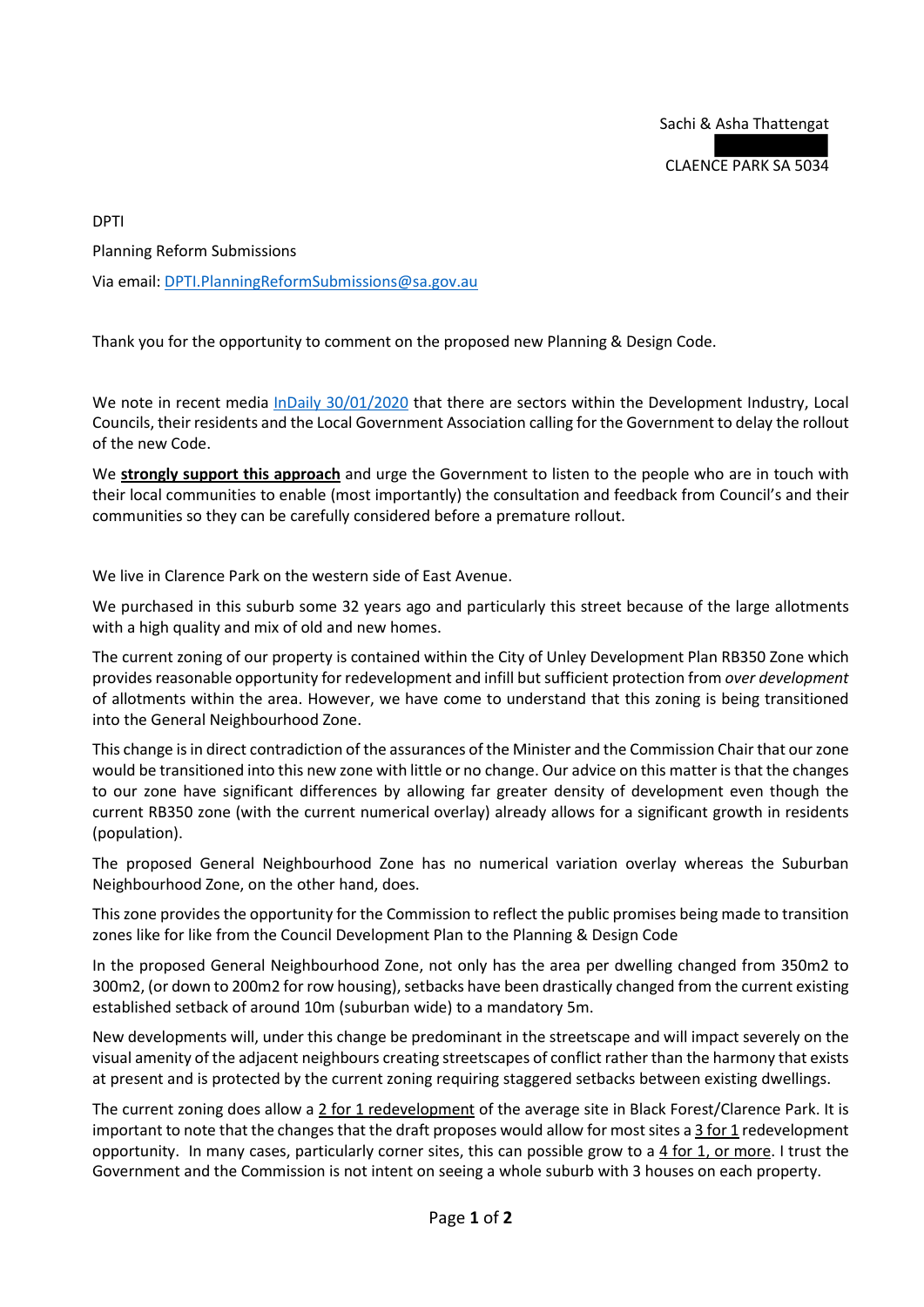The change in zoning results in Black Forest/Clarence Park realistically being not a like for like, but a zone that is seen as a regeneration zone. A zone with a potential to double the population. Doubling the population in an area with a road network and infrastructure that cannot sustain such.

The amount of roofed area is increasing from 50% to 60% of the site area, with private open space reducing from 20% to as little as 8%. This may work in a future Greenfields development where public open space is strategically planned by the Local Council to service the new community.

It does not and cannot however work in an infill environment where public open space is minimal. Particularly in the City of Unley which (at around 2.5%) has the least amount of public open space in the whole metropolitan area. This would place pressure on the City of Unley to find more open space, which would be a significantly costly exercise.

## **Infrastructure - other**

Given the RB350 zone already allows for a significant growth in residents (population), we can only assume that the Government and Commission have consulted all service authorities in regards to not only the capacity of their respective existing infrastructure but the condition of the infrastructure given the age? For example: -

- Council stormwater systems and downstream capacities given retention of stormwater on medium density sites in nothing like that designed and implemented on greenfield sites;
- SA Water potable water main capacity consider the recent increased number of water main issues;
- SA Water sewer main capacity;
- SAPN electrical capacity; and let's not forget....
- NBN capacity in older suburbs, especially Clarence Park which infrastructure is totally inadequate.

## **Council as a preferred driver of Development Policy into the future**

We also understand it is the Parliament's intention to remove/restrict what input Councils will have in the future with changes to the Code. Councils (Local Government) are surely best placed to actually be the driver of investigations into future changes. They have the empathy with the amenity of the community that State Government Departments can't and never will have.

This is currently being demonstrated with the City of Unley's in-depth analysis of the draft code which appears to be riddled with errors and omissions. Without a reanalysis the new Code has the potential to be so disastrous as to destroy the amenity of the suburbs of Adelaide, and in particular our suburb.

Their ability to engage with the community in both exercises demonstrates they are far more equipped to conduct community consultation than is the department.

Our request then is to support the submission prepared by the City of Unley, particularly the observations on their part that the current RB350 zone be transitioned into the Suburban Neighbourhood Zone and not the General Neighbourhood Zone. That, in so doing the current RB350 numerical values be used for the Technical Numerical Variation overlay.

We request in all sincerity therefore that you should respect the role that Councils can and do provide. Please, not only re-include them in the process, but consider allowing them to be the driver of future considerations for change.

Kind Regards,

Sachi & Asha Thattengat